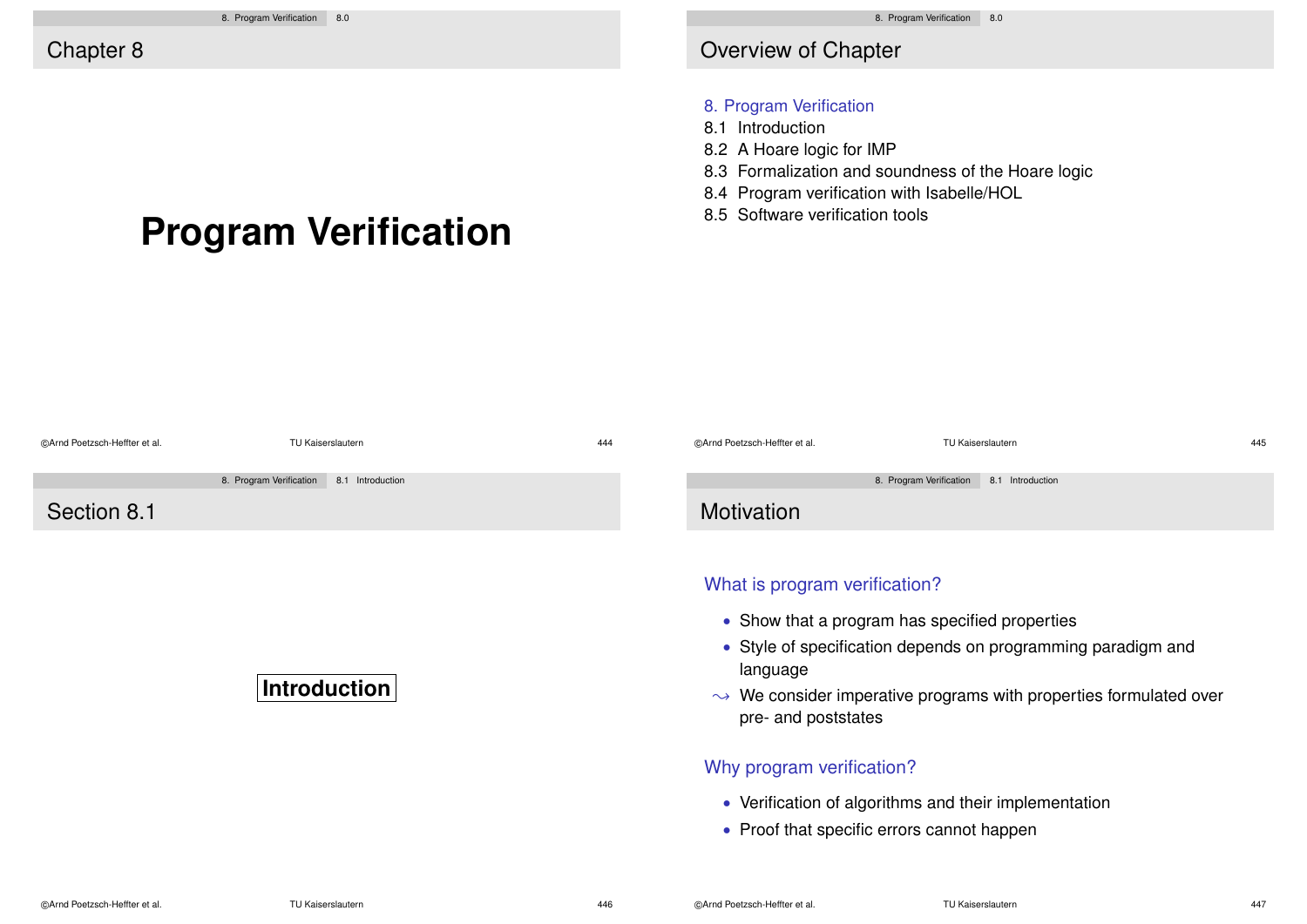## Learning objectives

• Hoare logic

• General concept of program verification

• Relationship of Hoare logic and semantics

• Verification of simple sequential imperative programs

• Formalization of Hoare logic and soundness proof • Other approaches and tools for program verification

## **Literature**

#### Books on program verification

- Krzysztof R. Apt, Frank S. de Boer, E.-R. Olderog: Verification of Sequential and Concurrent Programs (3. Auflage)
- Roland C. Backhouse: Program Construction and Verification
- Edsger Dijkstra: The Discipline of Programming
- David Gries: The Science of Computer Programming

| @Arnd Poetzsch-Heffter et al.                     | TU Kaiserslautern       | 448                         |  | @Arnd Poetzsch-Heffter et al. | TU Kaiserslautern                                                | 449 |
|---------------------------------------------------|-------------------------|-----------------------------|--|-------------------------------|------------------------------------------------------------------|-----|
|                                                   | 8. Program Verification | 8.1 Introduction            |  |                               | 8. Program Verification<br>8.1 Introduction                      |     |
| Example: Program                                  |                         |                             |  | Example: Specification        |                                                                  |     |
| <b>Splitting step in Quicksort:</b>               |                         |                             |  |                               |                                                                  |     |
| if( left $\le$ right ) {<br>int split( int[] arr, |                         |                             |  | Precondition:                 |                                                                  |     |
|                                                   | int $lwb$ , int $upb$ { | $tmp = arr[left]$ ;         |  |                               | $0 \leq l$ wb $\land$ lwb $\lt$ upb $\land$ upb $\lt$ arr length |     |
| int left, pivot, right;<br>int result, tmp;       |                         | $arr[left] =$<br>arr[right] |  |                               |                                                                  |     |

```
left = 1wbpivot = arr[upb];
right = upb-1;while( left \leq right) {
  while( arr[left]<pivot ){
    left = left+1;
  }
  while( left \leq right \&pivot \leq \arr\lceil \text{right} \rceil){
    right = right - 1;
  }
                                      arr[right] = tmp;
                                      left = left+1:
                                      right = \text{right} - 1:
                                    } else { ; }
                                 }
                                 tmp = arr[left]:
                                 arr[left] = arr[upb];arr[upb] = tmp;
                                 result = left;
                                  return result;
                                }
```
# mple: Specification

#### condition:

#### Postcondition:

Splitting array into elements below and above pivot:

lwb ≤ result ∧ result ≤ upb ∧ (∀ i. lwb≤i ∧ i<result −→ arr[i] ≤ arr[result] ) ∧  $(V i. result *in*  $\wedge$  i *in*  $\rightarrow$  arr[i] *on*  $\wedge$  arr[result] *on*$ 

#### Not treated:

Array contains same elements in poststate as in prestate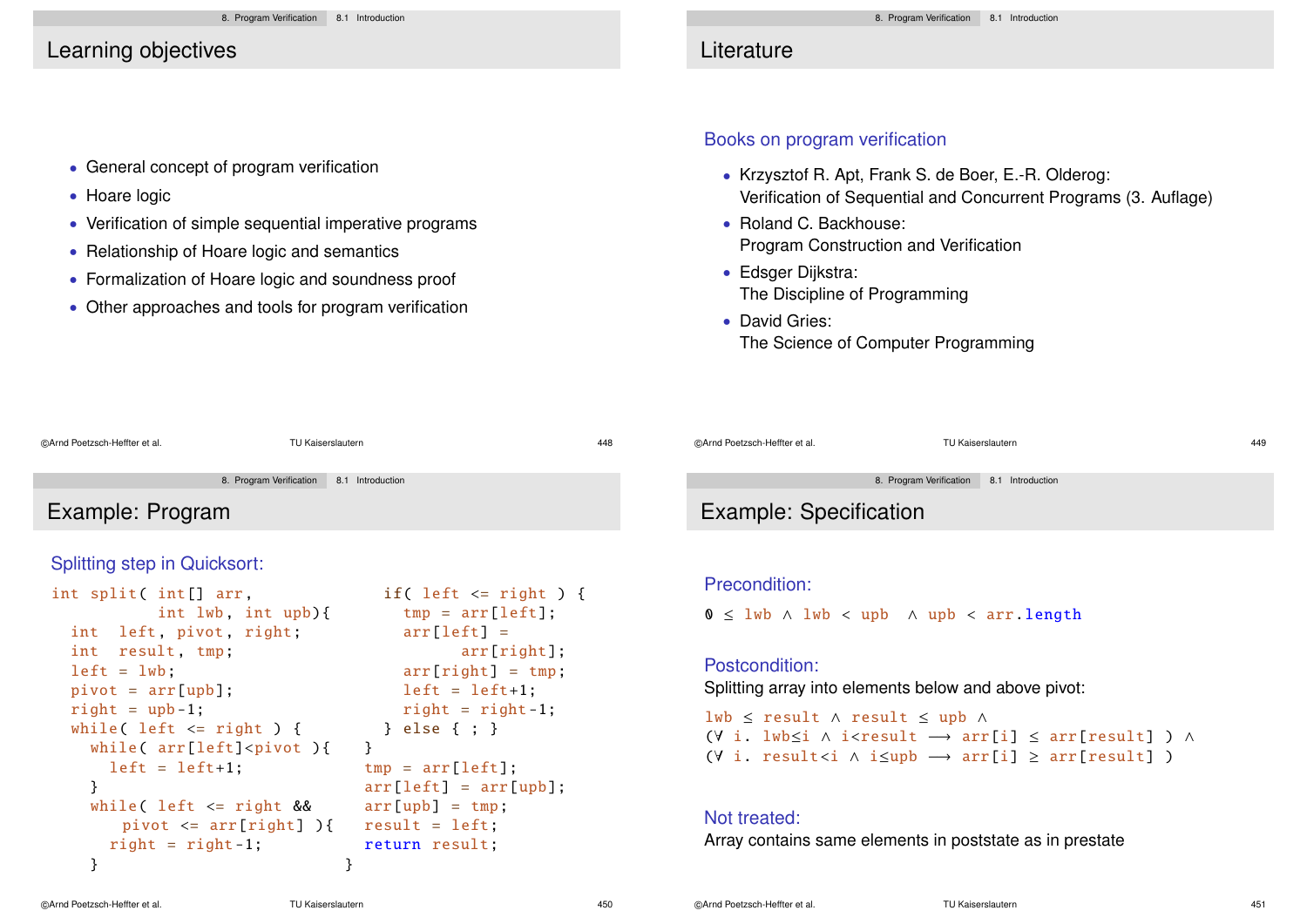## **A Hoare logic for IMP**

# ©Arnd Poetzsch-Heffter et al. TU Kaiserslautern 452

8. Program Verification 8.2 A Hoare logic for IMP

Discussion: Syntax

- 1. Hoare logics vary w.r.t.:
	- $\cdot$  the programming language
	- $\cdot$  the relationship between boolean expressions and assertions
	- $\cdot$  the treatment of variables:
		- $\triangleright$  Are program and logical variables be syntactically distinguished?
		- $\blacktriangleright$  Is quantification over program variables allowed?
	- $\cdot$  the datatypes and functions available for writing assertions
- 2. In addition to rules for reasoning about Hoare triples, Hoare logic needs a base logic to reason about assertions, e.g. FOL. That is, strictly speaking, FOL formulas are part of Hoare logic.

# Syntax of Hoare logic

#### Hoare triple:

Formulas in Hoare logic are triples of the form  $\{P\} \subset \{Q\}$  where

- C is a command/statement of the programming language
- P and Q are first-order formula, so-called *assertions*, such that
	- $\triangleright$  program variables can appear in P and Q (no quantification over program variables)
	- $\triangleright$  boolean expressions can be translated to equivalent formulas

#### Example:

Let C2 be some command:

$$
\{ x = 7 \land y \le 3 \land p(x) \land z = 2 \}
$$
  
If  $x == 7$  &  $y <= 5$  THEN  $z := z + 1$  ELSE C2  

$$
\{ p(x) \land z = Z+1 \}
$$

©Arnd Poetzsch-Heffter et al. TU Kaiserslautern 453

8. Program Verification 8.2 A Hoare logic for IMP

# Semantics of Hoare Logic

#### **Definition**

Let  $s \stackrel{C}{\longrightarrow} t$  denote the judgment of the big-step semantics and let

$$
P(s) \equiv_{def} P[s(v_1)/v_1, \ldots, s(v_n)/v_n]
$$

where  $v_1, \ldots, v_n$  are the program variables in P. The Hoare triple  $\{P\} \subset \{Q\}$  is valid iff

$$
P(s) \wedge (s \xrightarrow{C} t) \longrightarrow Q(t)
$$

is valid.

#### Discussion:

Often, the semantics of an assertion A is considered to be the set of states satisfying A (assuming no free logical variable).